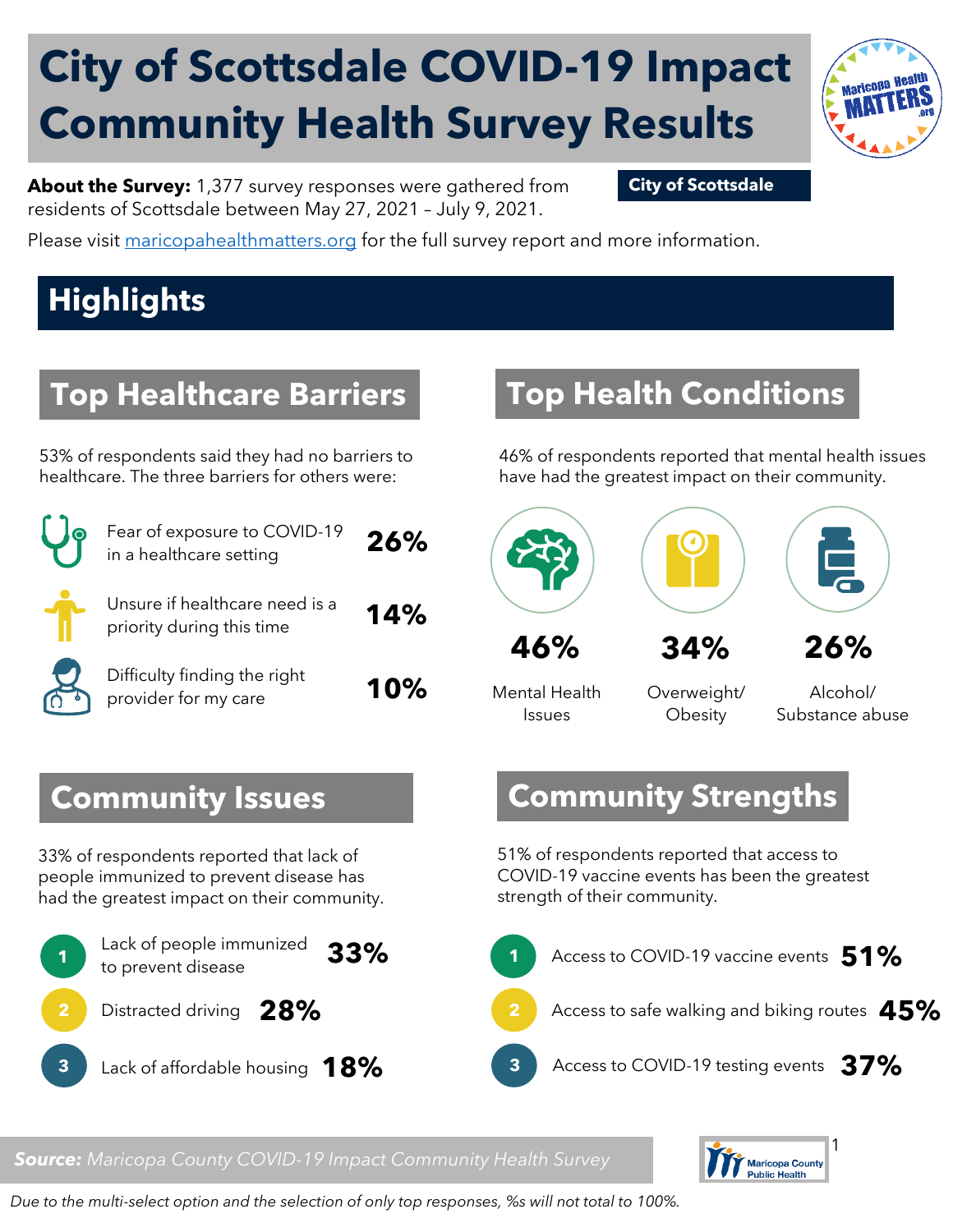# **Health Ratings**

# **Physical Health Mental Health**

Over **1 in 5** respondents rated their current **physical health** as **worse**  compared to their physical health prior to March of 2020.



Over **1 in 3** respondents rated their current **mental health** as **worse** compared to their mental health prior to March of 2020.



### **Mental Health Care Access**

About **1 in 4** respondents who sought services to address their mental health were **sometimes or never** able to get the services they needed.



Almost **1 in 4** respondents stated that **assistance with mental health issues & inperson school** would have improved overall mental and physical health of their family in the last year.

Top three areas for improvement:



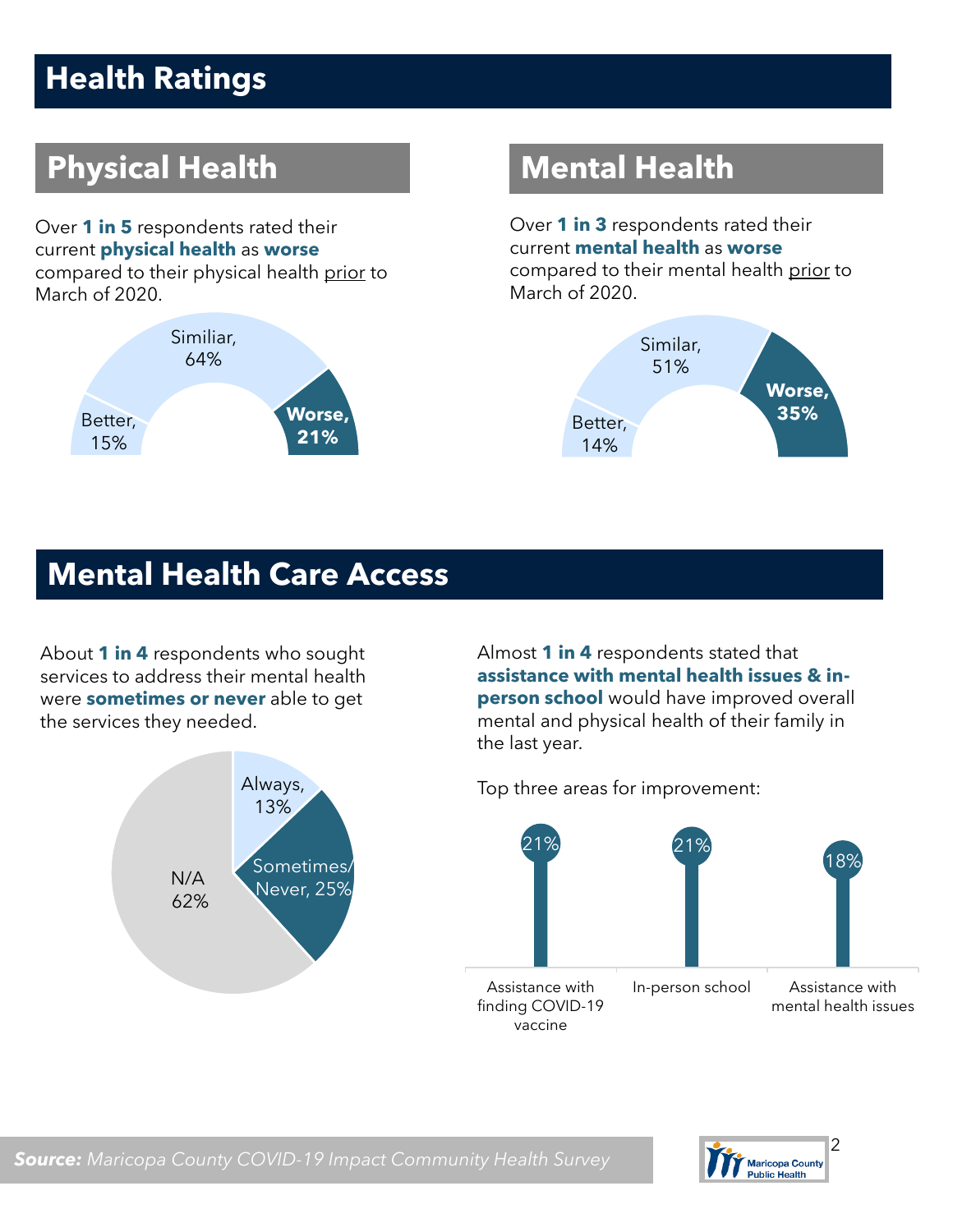# **Accessibility of Care**

### **Income and Expenses**

### Almost **2 in 5** respondents stated they **did not recieve** the stimulus check.



**Since March of 2020**, how was your employment impacted due to the COVID-19 pandemic?



### **38% of respondents indicated other topics:**

- Retired
- Increased work hours
- Unemployed
- **Disability**
- Homemaker/Stay-at-home parent
- Resigned from job
- Student

*Source: Maricopa County COVID-19 Impact Community Health Survey*



*Due to the multi-select option and the selection of only top responses, %s will not total to 100%.*